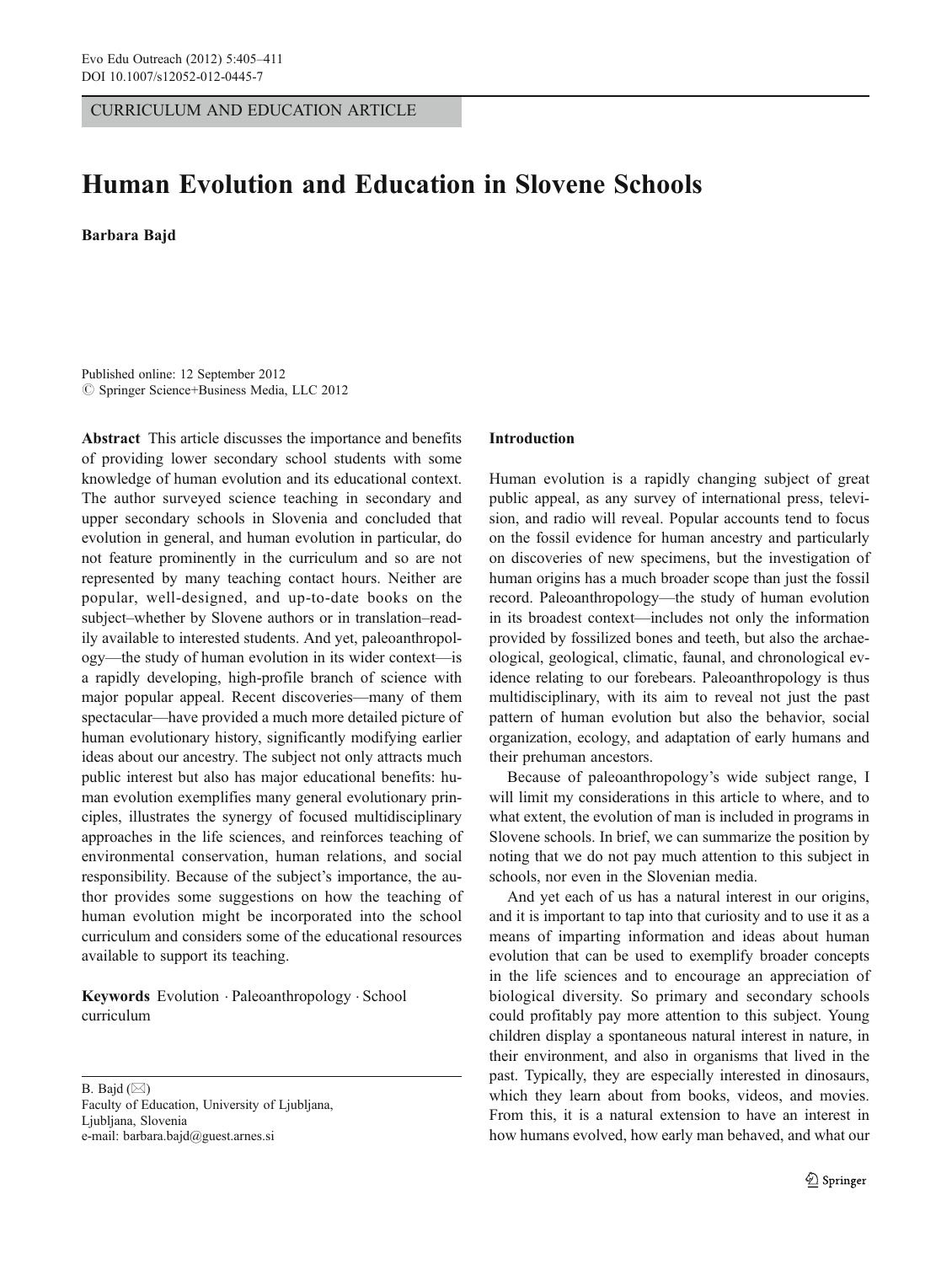ancestors looked like. Moreover, there can be important additional benefits in incorporating some treatment of human evolution in the primary curriculum.

Its study at even an elementary level responds to children's natural interest and curiosity about their origins. It serves to illustrate many important principles and aspects of evolution generally and has important additional benefits. One important theme in human success has been the crucial importance of social developments (group size and structure, personal relationships, cooperation, language, the development of technology) influencing biological evolution. Another is the increasing control by humans of their environment, emphasizing the interconnections between ourselves and our surroundings. And a final, important benefit is that knowledge of our evolution underlines both the importance of the individual (each of us is unique) and, since we all share a common origin and important attributes, emphasizes the commonality of all human beings. This is important to counter "us versus them" attitudes, racism, excessive nationalism, chauvinism, and xenophobia, all of which contributed much to human misery throughout the twentieth century.

#### Paleoanthropology: History and Context

Paleoanthropology is a relatively young science, developing rapidly since the first human fossils were recognized in the middle of the nineteenth century. Its origin can be conveniently dated from the discovery of a partial skeleton in the Feldhofer Cave in the Neandertal (Valley) along the River Dussel in 1856. In 1859, the pre-Biblical antiquity of man was confirmed by discoveries in northern France, the same year as Darwin's Origin of Species was published. These revolutionized interpretations of biological diversity, and the notion of evolution through natural selection rapidly became the dominant paradigm in biology. Although the implications were obvious, Darwin himself was cautious about explicitly applying his ideas to man, but some of his followers—notably Thomas Huxley in England and Ernst Haeckel in Germany—argued powerfully that evolution had molded humans as well as other species. During the same period (roughly the third quarter of the nineteenth century), increasing archaeological evidence confirmed the reality of "Ice Age" man as a contemporary of now extinct animals such as the mammoth and woolly rhinoceros.

By the last quarter of the nineteenth century, both our animal (as opposed to divine) origins and our antiquity as a species were widely accepted—so much so that some workers quite explicitly set out to discover the "missing links" that would document our evolution. By the turn of the twentieth century, the evidence was sufficiently comprehensive and persuasive for the notion of human evolution to be

the established scientific orthodoxy and for creationism to be in retreat even within religious circles.<sup>1</sup> However, the actual fossil record of human evolution was still comparatively sparse, with most specimens having been discovered by chance through quarrying, railway construction and building, or geological fieldwork. With the single exception of Pithecanthropus from Java, finds were confined to Europe (mainly Germany, Belgium, France, and Croatia), but after World War I, new discoveries in Palestine and China extended the geographical and temporal ranges of human evolution.

During the same period, the first finds from South Africa pointed toward a much earlier, African origin for hominids (the primate family to which humans and their immediate ancestors belong) and so for the roots of mankind. Over the last 40 years, extensive discoveries—many of them spectacular—have augmented that record, extending it to East and Central Africa and demonstrating that continent to have been the setting for crucial hominid adaptations such as truncal erectness and bipedalism, fine manipulation and tool making, and rotary chewing and thus effective food processing. Crucial though these African discoveries have been for revealing evidence of the earliest phases of human evolution, finds have not been confined to that continent. Over the same period, major discoveries in Asia and Europe have similarly expanded our knowledge of early occupation of those regions and have led to a dramatic lengthening of the timescale since hominids expanded beyond the tropics.

A striking feature of this most recent phase of paleoanthropological investigation, especially when compared with earlier work, is its complex, multidisciplinary nature. Discoveries are no longer made by heroic isolated figures but by large teams of anthropologists, paleontologists earth scientists, archaeologists, physicists, and chemists. The aim is not simply to recover the hominid fossils themselves, but to build up a detailed picture of their habitats and to reconstruct as far as possible their ecology and behavior. In other words, earlier hominids are viewed not simply as potential human ancestors, but as specific organisms in their own right, interacting with, and responding to, the changes in their environments.

This shift of emphasis together with the much expanded fossil record has led to a radically different view of hominid evolution. Instead of a single evolutionary tree with one main stem leading inexorably to modern humans, the most generally accepted view is of a radiating bush with multiple branches, each representing a particular species of hominid. Workers currently recognize at least eight species of Australopithecus (erect, part bipedal, part arboreal, smallbrained, and large-faced early hominids) and six or more

<sup>&</sup>lt;sup>1</sup> Although it has been a long time a-dying and has recently made a comeback, especially in the United States.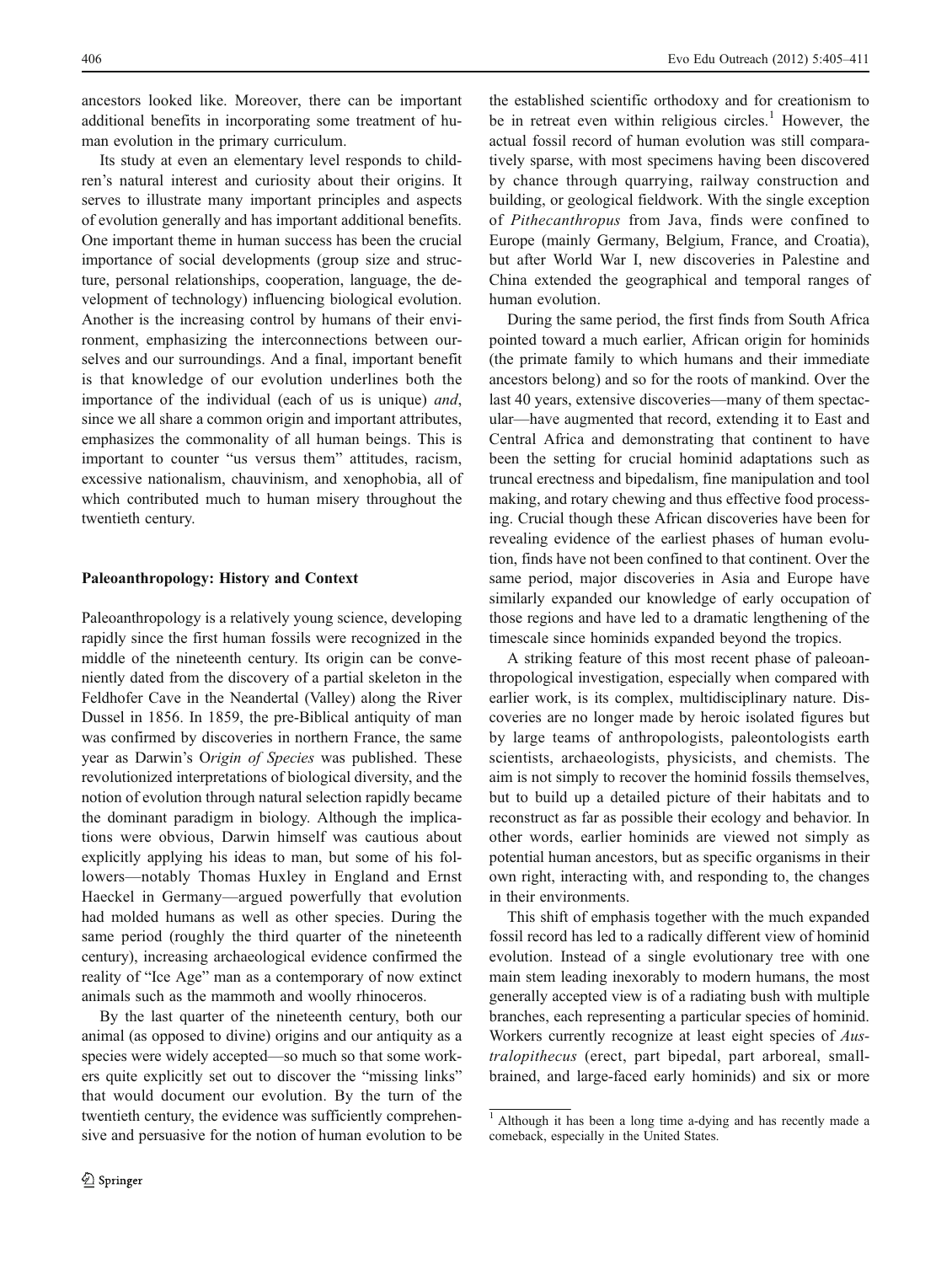species of early *Homo* (bigger-brained, fully terrestrial bipedal hominids more closely resembling modern humans). As the number of species multiplies, so does the frequency of hominid extinction since, clearly, not all these species can be directly ancestral to ourselves. This leads in turn to a different view of evolutionary processes and patterns: the evolution of modern humans was not an inevitable, longterm consequence of the hominid evolutionary process but rather the outcome of chance events and fluctuating environmental conditions impacting on small, scattered populations of early hominids. A slightly different set of habitats and hominid groups would have resulted in radically different evolutionary outcomes.

Although most recent attention has focused on Africa, there have been dramatic developments elsewhere. Recent finds in Spain extend human occupation of Western Europe back from about a half-million years ago to more than 1.3 million years ago. Until only a few years ago, it was widely believed that hominids in the form of early Homo erectus first migrated beyond Africa about 1.4 million years ago. We now know, thanks to recent discoveries at Dmanisi, near Tbilisi, Georgia, that  $H$ . erectus had reached the "Gates of Europe" by at least 1.8 million years ago (Gabunia [2000](#page-6-0)). As the evidence expands, equally dramatic reevaluations and changes of perspective can be confidently expected in the foreseeable future.

# What Is the Situation in Slovenia?

From the 1930s, and especially immediately following World War II, paleoanthropology was well developed in Slovenia, largely due to the work of Prof. Božo Škerlj, whose research and scientific publications made him an internationally known figure. In addition to numerous papers, he also published many anthropological books, and through his influence, paleoanthropology was clearly represented in programs and associated textbooks for lower and upper secondary schools.

As early as 1934, Škerlj [\(1934](#page-6-0)) published his book Man, and from immediately after the war and through the 1950s, he produced several accounts of paleoanthropology and human evolution. In 1946, Škerlj ([1946\)](#page-6-0) published Origin and Evolution of Man (Škerlj [1946](#page-6-0)); in 1947, General Anthropology (with a second edition in 1959); and in 1950, Human Evolution (Škerlj [1950\)](#page-6-0). There followed Unpleasant Relationship (Škerlj [1955](#page-6-0)) and, after his death in 1963, the book Thinking Biped (Škerlj [1963](#page-6-0)). All these were aimed at students of anthropology and combined scientific accuracy with an accessible, popular style so that they could be read by a wide spectrum of readers, both young and adult.

It is relevant to note that Darwin's ([1951\)](#page-6-0) Descent of Man, which was published in England in 1871, was translated into the Slovene language 80 years later in 1951, and his Origin of Species, published in England in 1859, was translated into Slovene in 1954.

In 1962, the influential and popular survey of human evolution, Mankind in the Making by William Howells [\(1962\)](#page-6-0), was translated into Slovene, but we had to wait another 37 years for a comparably authoritative overview of the subject in our language—The Fossil Trail by Ian Tattersall [\(1999\)](#page-6-0).

This marked contrast in access to extended accounts of human evolution in Slovenian over the last five decades is difficult to explain. Publishers will doubtless retort that we are a small nation, and the market for books in the Slovene language reflects this fact. Furthermore, they will argue that the readership for such specialized subjects is tiny and therefore uncommercial. But this ignores both the interest shown in Skerlj's time and the worldwide popularity of paleoanthropology today. Has Slovenian curiosity in our origins effectively disappeared over the last 50 years, in contrast to public attitudes in just about every other western country? I think not. Rather, the likely explanation is that Slovenian readers are largely unaware of recent developments in this fascinating area. And the single most important reason for this lack of awareness is that the subject does not now feature in the school curriculum.

Božo Škerlj was not the only figure concerned to bring his subject to the attention of a wider audience. Back in 1947, Professor Polenc ([1947](#page-6-0)) published Evolution of the Living World and, in 1981, Man, on the Evolution trail, both written for younger readers. The latter book is richly illustrated and presents human evolution to children in an attractive and interesting way, so that they get an idea of what our ancestors looked like. But unfortunately, because of the pace of discovery in human evolution, such accounts, while attractive and accessible to children, are no longer full or accurate. This is important, because the much-expanded fossil evidence has not provided "more of the same" but rather led to a radically different view of human evolution (see above).

A brief account of recent Slovenian history and the situation in our schools is relevant here. Slovenia is a young and independent country. It gained international recognition in 1992, having previously been a part of the Federal Republic of Yugoslavia. With the disintegration of the old socialist system, socioeconomic changes occurred, and Europeanization and globalization of the new society took place. There were also changes in the education system, in both educational objectives and in the curriculum. The most immediately apparent was in the prolongation of primary education, i.e., in the transition from eight-year to nine-year primary school. The new curriculum was gradually implemented, and by 2001/ 2004, all primary schools were teaching to the new curriculum. The first nine years of schooling are compulsory, and so their content, subjects, and objectives determine children's knowledge and understanding before their period of further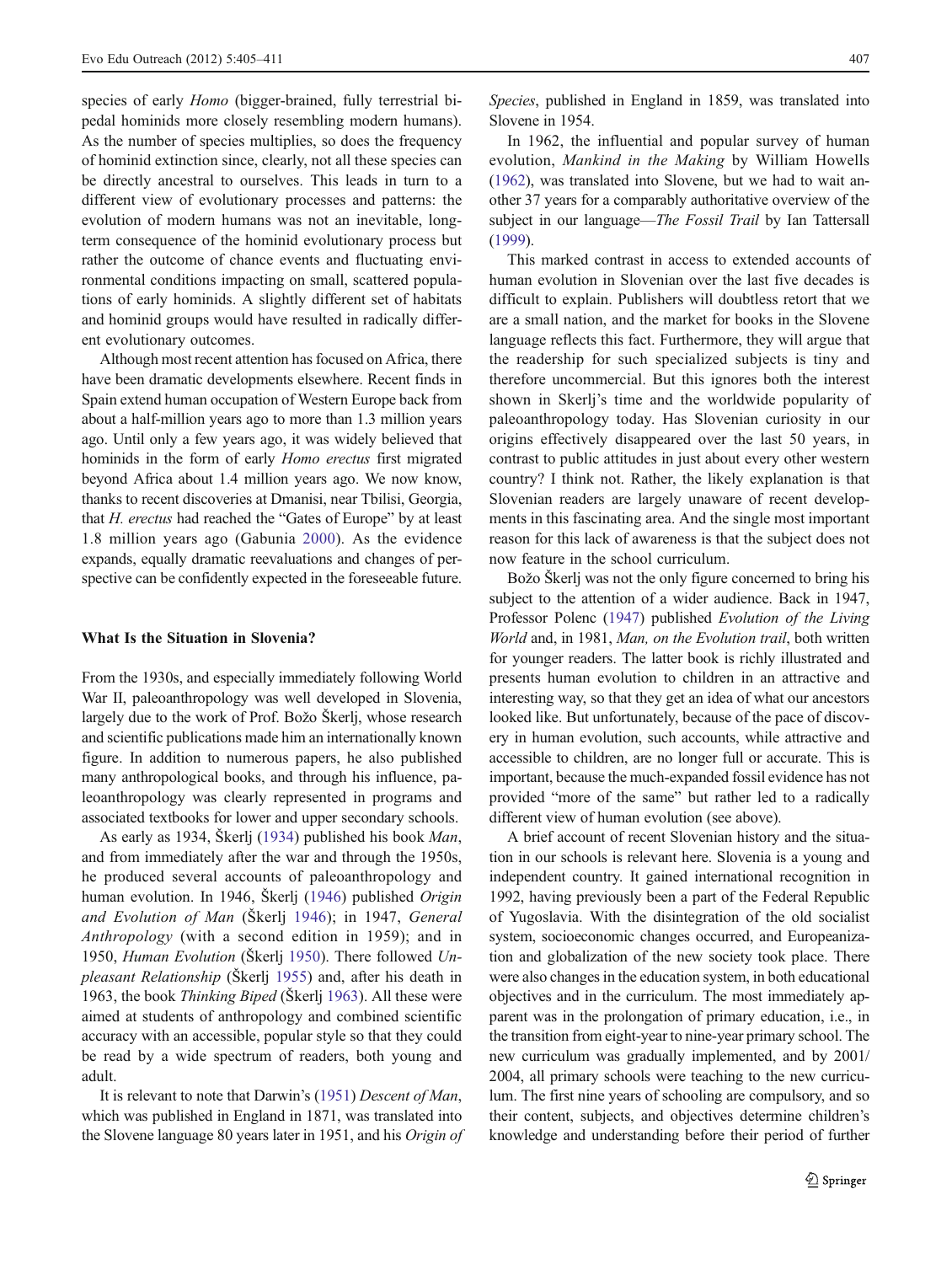study or of employment. So it is important that pupils in the first nine years of schooling acquire knowledge not only of mathematics, languages, geography, chemistry, and physics but also of biology, including the evolution of living organisms and also some treatment of human evolution. In the last year of the old eight-year curriculum, the whole pupil group studied evolutionary theory within the framework of biology. They acquired knowledge of the origin of the Earth, through the first plants and animals and the evolution of organisms, and were introduced to human evolution. Students in higher grades also acquired further knowledge of evolution and human evolution, but these were only the minority of students who continued study in secondary schools. If it is considered important for all pupils to learn something of evolution, then it must be included within the compulsory school curriculum.

# Initial Curricula in Slovenian Education

While paleoanthropology and evolutionary studies generally are rapidly expanding and are influential areas of biology worldwide, regrettably, in the Slovene lower secondary school curriculum, biological evolution and especially human evolution are represented by only a few hours of teaching. In class eight (of the nine-year schooling), biology as a whole includes some specified topics, with a total of 52 teaching hours. The topic "classification and evolution" was reduced to some chapters which pupils studied for only a few hours at school. The aim of this part of the curriculum is to make pupils aware of man's evolutionary development. For example, they should be able to explain why we classify man within Mammals and Primates and be able to describe major stages in his evolutionary development. All this seems appropriate and even laudable, but the reality is rather different. For within the time constraints imposed by the curriculum, it is effectively impossible for pupils to acquire an adequate grasp of the topic.

Additional support for any move to increase the teaching of evolution in our schools was provided by the results of the TIMMS study, based on data collected in May and June 1995. More than 40 countries from across the world participated, and children aged nine and 13 in each country were asked the same questions under the most consistent possible circumstances, so that the results could be compared directly. In Slovenia, 371 class seven and 344 class eight children answered questions on evolution. Of these, 41% of class seven children and 52% of class eight pupils answered correctly that in the evolutionary timescale, humans appeared relatively late. However, the international average for the correct response was 60%, so that Slovenian children were well below average. Swedish pupils scored the highest correct responses (89.4%), with children from Denmark, New Zealand, Australia, France, USA, Austria, Norway, England, Thailand, and Iceland all scoring over 80%. By contrast, among Slovenian class seven children, more than half thought that the latest animals to evolve were insects. These results should give us cause for concern, for they indicate that our children know little of biodiversity and evolution in general, not just human evolution.

In upper secondary schools, the teaching program and the number of hours allotted to subjects differ according to the type of school. Those schools having 175 hours of biology or, in some cases, even more (210 hours) in their programs, as in general secondary schools (gymnasia) have five hours on the teaching of human evolution. Schools with fewer than 175 hours of biology teaching have no human evolution at all in their curriculum.

In addition to the—at best—very limited time available to treat human evolution, there is a structural problem. When taught, it is usually placed towards the end of the school year, so that it is often squeezed out by the overrunning of earlier topics and/or the buildup to exam preparation. In many cases, therefore, the topic is covered cursorily if at all, and pupils do not take it as seriously as those parts of the biology syllabus covered earlier in the year.

In the syllabus for A level Biology with Ecology, introduced in 2002 for external assessment, there were specified objectives in terms of content which the students are expected to have covered by the time of examination. Within the section on evolution, students are expected to achieve the following objectives in relation to human evolution:

- To classify humans within a taxonomic framework
- To summarize and explain the adaptations primates show to their arboreal habitat
- To correlate with climatic and vegetation changes the transition of primate species from arboreality to savannah living and the development of erect walking in hominids, and to set these shifts within a chronological framework
- To summarize the anatomical changes associated with erect posture and bipedal locomotion in hominids
- To summarize the adaptive advantages of erect posture (especially the freeing of the forelimbs from locomotion and the subsequent development of manipulative dexterity) and the use of tools and fire
- To recognize the importance of brain evolution for human evolution
- To appreciate the role of positive feedback between biotic and psychosocial evolution, with special attention to speaking and language, in the evolution of human intelligence
- To compare Neanderthal and modern humans and indicate the periods when these forms were living

As we can see, the syllabus for 2002 includes treatment of several fundamental structural and adaptive changes important for human evolutionary success. Even so, it does not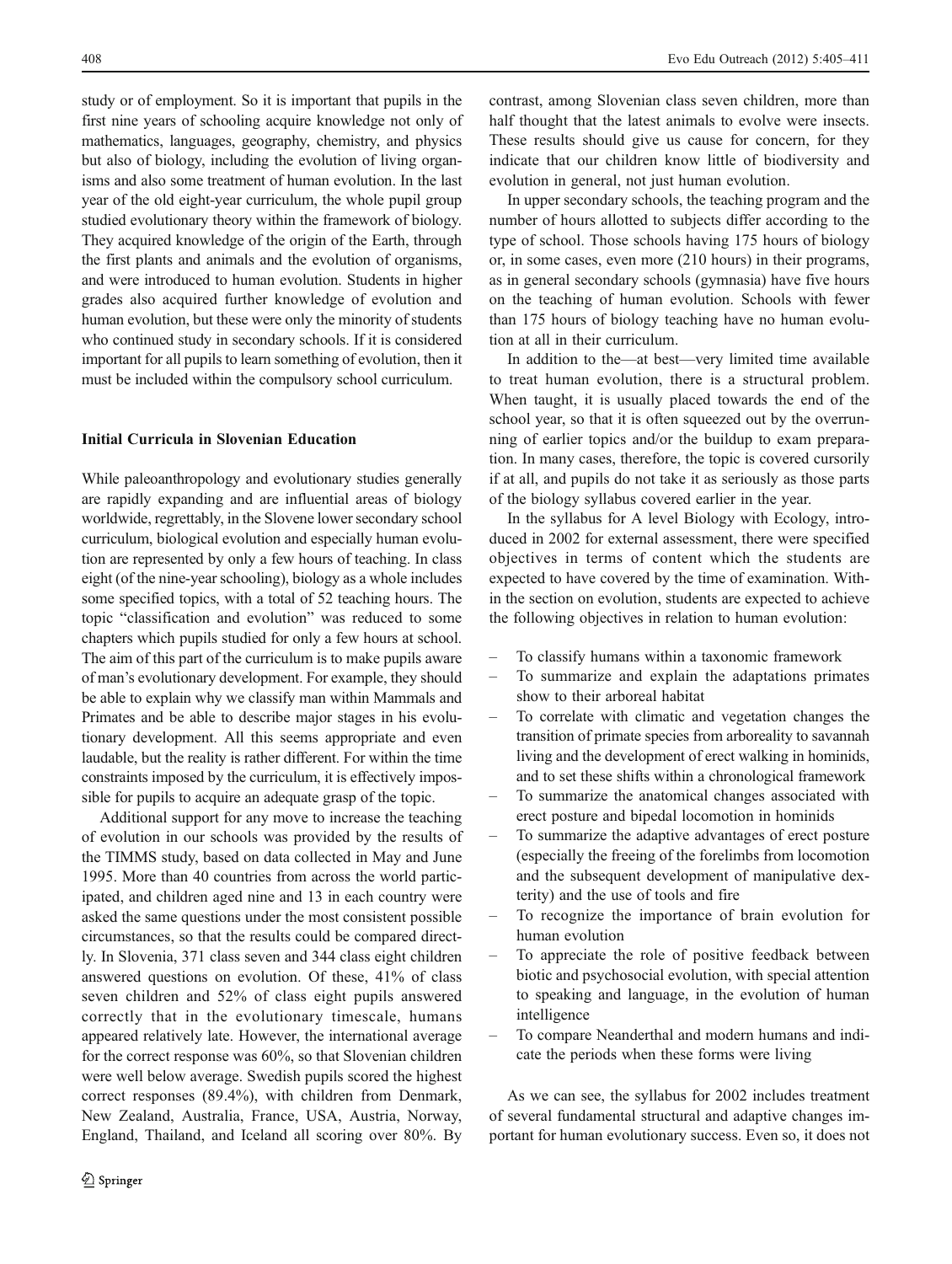expect from the student much knowledge of the actual pattern of human evolution or the kinds of earlier hominids, their features and adaptations. The only premodern form specifically mentioned is Neanderthal man—the latest and, in the view of many workers, the most parochial of premodern humans. Students are not expected to know about earlier hominid species and their specific characteristics, when the fundamental structural adaptations that they are expected to know about were first evolving.

All this can, of course, be explained in terms of the constraints of available time and the need for a balanced curriculum. And it can be argued that it is more important for students to acquire a sound grasp of the adaptive fundamentals underpinning human success, rather than the details of how, when, and where these evolved, and in what sequence. And were the requirement for a detailed knowledge of the pattern of human evolution to be incorporated within the syllabus, there would be a continuing need for refresher courses for teachers to keep them abreast of new discoveries.

However, it is necessary to have some idea of the pattern of human evolution to fully appreciate the significance of those basic adaptations such as bipedalism and manual dexterity that are represented within the syllabus. Moreover, to include only Neanderthal man without reference to any earlier hominids makes very little sense, for then Neanderthals are left floating, without any chronological or evolutionary referents. So we should at least explore the possibility of providing additional information for students through supplementary support materials which fill out the essential background.

Within higher education, the situation is rather better, with human evolution taught in two faculties of the University of Ljubljana. All biology students and those training to be biology teachers have lectures of the subject, covering the main features of fossil hominids, major sites, together with major adaptive and evolutionary patterns. Similarly, archaeology students also take a course on human evolution. For some years, students in the Department of Sociology within the Faculty of Arts studied social anthropology and within this subject also had lectures on human evolution and primatology. However, other students—for instance those studying history—received no teaching of human evolution. Unfortunately in the school year 2009/2010, the new Bologna program, designed to harmonize European higher education qualifications, was accepted in all Slovene universities, which reduced the range of former university programs, and so students of sociology and cultural anthropology had no further lectures on human evolution.

#### Revised Curricula in Slovenian Education

In 2011, revised curricula for primary and lower and upper secondary schools were introduced. In year eight, biology was allocated 64 hours of study with the following objectives: biology and society, research and experiments, chemistry of living systems, inheritance, biotechnology, evolution, classification of organisms, biotic variety, biomes and biosphere, influence of man on nature and the environment. In the evolution chapter, there is only one objective concerning human evolution. That is: "Pupils should know about and can explain the origin of primates and humans, as well as the relationships of humans and other primates." In my opinion, the pupils will not gain sufficient knowledge of human evolution, and the curriculum has too many objectives to be satisfactorily covered in the available teaching hours. So pupils will learn facts by heart and will not understand them, because there will be not enough time to really teach to the objectives and impart understanding of evolution. I can say from experience that within the period of compulsory schooling, our pupils will not acquire a satisfactory knowledge of evolution and particularly human evolution.

In upper secondary school (gymnasium), pupils have three years of biology with 210 hours in total. Within this framework, 25 hours are devoted to learning about evolution. Among the 18 targets pupils have to study within the 25 hours, there is only one objective relating to human evolution: Pupils should know the major stages in human evolution (Australopithecus afarensis, H. erectus, Homo sapiens, and expansion out of Africa). I am afraid that within the compressed timetable for evolutionary topics, pupils will simply not have sufficient time to gain an adequate overview of human evolution and will not properly comprehend current interpretations of human ancestry, especially now so many early hominin species are recognized.

Of course, pupils can acquire their knowledge from a variety of sources besides school: through their reading of books, magazines, and comics, through watching TV, increasingly through using computers to access the internet, and through visits to galleries, museums, and exhibitions. Unfortunately, in the Natural History Museum in Ljubljana, there is no presentation at all about human evolution.

The only significant exhibition of human evolution in Slovenia is one based upon a private collection, the property of Mr. Milan Kovač which is now situated in Postojna. Another private exhibition was set up in 1996 at the Firšt inn in Logarska dolina to display the finds from Potočka zijalka. Unfortunately, there is no guide, supporting material, or other publication about the exhibition, from which interested visitors can obtain further information about the finds and their significance. Potočka zijalka was excavated from 1928 by Professor Srečko Brodar. Although it did not yield any human fossils, the site is important in attesting to Upper Pleistocene hunters in Slovenia. Brodar excavated more than 300 stone tools as well as more than 130 bone artifacts, clear evidence of human activity at the site. He also recovered bones of the now-extinct cave bear. Professor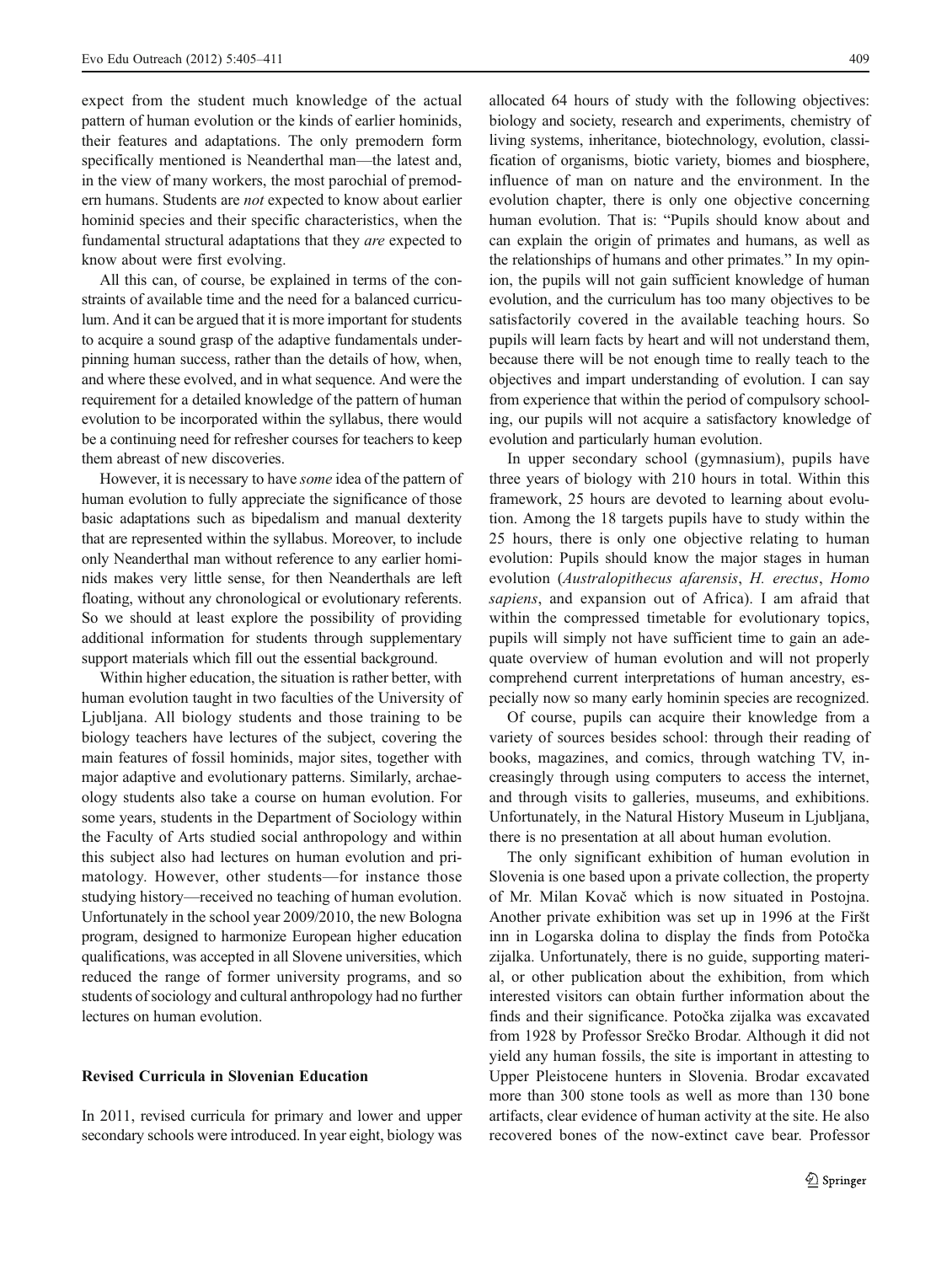Polenc [\(1981](#page-6-0)) writes in his book Man, On the Evolution Trail:

Brodar was digging throughout the school holidays with insufficient financial support, in very difficult conditions and with modest resources. Every day, in all weathers he had to walk, with some volunteers and with two or three paid workers, on the mountain path from the village St. Duh (1,250 m to the cave. The only support he had was from the museum in Celje, but this was extremely modest. The political climate then was not sympathetic to archaeology or any activity that did not bring immediate profit. Moreover, many politicians of the day, influenced by their own upbringing and the Church's continuing influence, resisted the notion of man's natural origins and antiquity. In spite all these difficulties Brodar persisted in his excavations, displaying the determination of an enthusiastic and dedicated scientist with the courage of his convictions.

I must also mention the extremely important finding of a possible bone flute, discovered in 1995 in Mousterian levels at the site of Divje babe near Idrija (Turk [1997](#page-6-0)). However, not all workers are absolutely convinced that the object is a flute or that its dating is correct. If further studies show that it is a flute and really is from the Neanderthal period, the find will be the oldest musical instrument in the world and evidence of the early development of a particular aspect of human culture.

# What Can We Do to Ensure That Slovenian Students Acquire More Knowledge and Understanding of Human Evolution?

Given overall constraints on the school timetable, it is realistic to plan on the assumption that there will be no increased teaching time for biology in the secondary curriculum. This is despite the fact that the life sciences are at least as important as other school subjects and that issues of ecology, biological diversity, and conservation are increasingly topics of public concern. A necessary precondition for the protection of our natural environment is an appreciation of the scale and pattern of biodiversity and recognition of its sensitive interconnectivity. This is where knowledge of evolution—the central unifying theory of biology—is of crucial importance. And to understand man's place in the living world and the significance of his interactions with other species in turn requires some knowledge of human evolution.

If these arguments are accepted, then ways of introducing more teaching of human evolution will nonetheless need to be found. One possible way is to explore the connections between aspects of human evolution and other subjects, interweaving them into the teaching of (for example) history, sociology, art, and geography. This would have the added benefits of promoting pupils' awareness of the value of diversity and the richness of experience that it provides. It would counter tendencies toward stereotypical thinking, encourage pupils to recognize the positive importance of variability, and promote tolerant attitudes to other individuals, nationalities, cultures, and creeds. In other words, teaching human evolution in this way will not only provide pupils with a sound knowledge of many important concepts in the biological sciences but also help promote their social responsibility and citizenship. We live in an increasingly interconnected world in which individual, regional, and national prosperity will depend not only upon technical and economic expertise, but also upon the ability to extend those beyond national frontiers and to interact constructively with people with very different backgrounds from our own.

Such an interweaving of topics also has pedagogic benefits in encouraging pupils to think flexibly, to counter the tendency to compartmentalize knowledge into separate "boxes," and to avoid the overloading of the curriculum with facts to be memorized by rote. Within such a flexible framework, it may eventually be possible to provide older pupils with an optional (or facultative) treatment of human evolution as a supplement to the core curriculum.

At university level, some treatment of paleoanthropology could usefully be incorporated within the course framework for students of geography and history, for example. And we should encourage the publication of accounts of the subject, whether textbooks or shorter popular articles explaining specific aspects and current developments, either as original accounts or in translation. Without access to some such seed corn accounts, popular interest is unlikely to develop as it has elsewhere, and no Slovenian author has written wide-ranging, authoritative, and yet accessible accounts since Škerlj.

# Possible Ways Forward

A major raising of public awareness in the subject would have followed the Congress of Paleoanthropology in Slovenia planned for 2001. Unfortunately, plans for this had to be abandoned following the tragic death in a climbing accident of Professor Iztok Saksida, its main organizer. However, a preliminary and exploratory meeting had already been convened by Prof. Saksida, and the review papers given at that meeting by several workers who had planned involvement were published in a memorial volume as Pliocene and Pleistocene Hominids (Bajd and Kavur [1999\)](#page-6-0). Twelve years later, another meeting on human evolution was organized with invited participants including distinguished paleoanthropologists such as Dr. Ian Tattersall (American Museum of National History, New York), Prof. Dr. Winifred Henke (Johannes Gutenberg-University Mainz), William E.H. Harcourt-Smith (American Museum of National History, New York), Prof. Joel